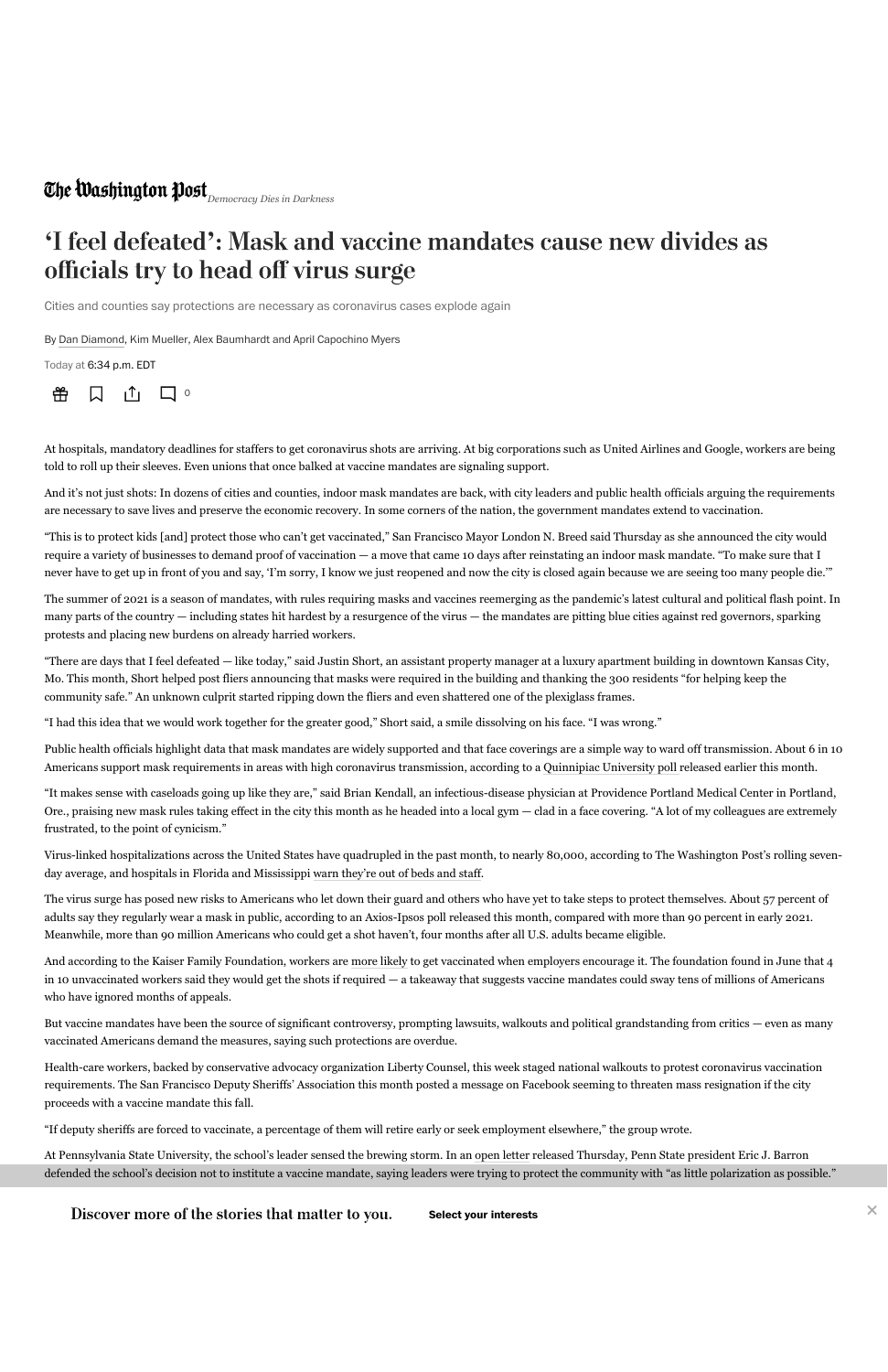But from a public health perspective, "a lot of efforts at persuasion have reached their maximum," Hamel added, saying vaccination incentives and similar tactics have mostly run their course. "I think this is why we're seeing more mandates arise now."

A vocal minority of Americans are frustrated that mask mandates came back at all.

Ned Fasullo, a business development executive in Baton Rouge, helped block a local plan in July to separate vaccinated and unvaccinated students in Catholic schools, worried it would keep his unvaccinated children away from their friends. That victory was short-lived: Louisiana Gov. John Bel Edwards this month issued a statewide indoor mask mandate that led schools — including the Catholic schools attended by Fasullo's children — to require students and teachers to wear masks indoors.

"I think people at the state level stepping in has been incredibly divisive for our state," Fasullo said, decrying the Democratic governor's order — which the state's Republican attorney general has worked to subvert by arguing Edwards's mask mandate lacks legal authority. "It has torn Louisiana into multiple factions. It is not the government's job to tell people to wear masks and get vaccinated."

Increasingly, officials disagree: More than 50 cities and counties have reinstated mask mandates in the past month, according to a Post review, in addition to statewide mask mandates reimposed in Oregon and Nevada. And several cities and states — including New York City and New Orleans — have moved forward with strict new requirements to provide proof of vaccination when visiting restaurants, gyms and other public spaces.

After months of vowing not to impose vaccination mandates, the White House has increasingly nudged employers to take action. President Biden on Wednesday hosted a summit with business leaders who had moved to require workers to get vaccinated, touting them as a model for others.

Last month, Biden told millions of federal workers they faced a choice: get vaccinated or undergo regular testing, masking and other restrictions. Administration officials said they believed that helped push private employers to adopt their own shot requirements.

"It gave businesses an umbrella, especially because they did not want to go first," said a senior administration official, who spoke on the condition of anonymity to discuss the administration's strategy. "And then it gave them a road map — that this is one way to do it."

Other experts said business leaders were heartened by the failure of lawsuits against organizations that required workers to get shots. Supreme Court Justice Amy Coney Barrett this week turned back a challenge to Indiana University's vaccination mandate for students.

But "my main concern is the grocery workers," Short said. "I'm concerned about the people on public transit. The waiters. The bartenders. There isn't any enforcement of the mandate. So, enforcement is left up to the grocery workers. To the waiters. To the bartenders."

Discover more of the stories that matter to you.

"A few people dipped their toes in the water and found that the water was fine," said Ashish Jha, dean of Brown University's public health school, praising Houston Methodist and other health systems that were among the first to impose vaccination mandates months ago.

Some labor groups, including the Washington Teachers' Union in D.C., also signaled they are newly open to vaccine mandates, if they're able to shape the requirements.

Jha said the arrival of coronavirus variants motivated action, with the highly infectious delta variant linked to an explosion of cases. Confirmed coronavirus infections across the United States have risen from about 13,000 a day in early July to more than 128,000 a day now, according to The Post's rolling seven-day average.

"I've been talking to a lot of companies, businesses, universities," Jha said. "One of the things that they're realizing with delta — it's really hard to know how to bring students and employees back if you don't have mandates."

Some vaccinated Americans cautioned against pressuring wary holdouts. Chad Sivertson, a 40-year-old Republican in Minnesota, said vaccine-hesitant Americans should be given time to work through their concerns, rather than be ordered to get vaccinated to keep their jobs or take trips. Sivertson said he initially balked at getting vaccinated before learning more about the process and getting his first Pfizer**-**BioNTech shot in March.

"If it were to have become a requirement, and I hadn't gotten the vaccine yet, I probably would have been a conscientious objector. Because I don't want to be forced to take a vaccine," Sivertson said.

Compared with vaccine mandates, much less animus envelops requirements to wear masks, experts said. More than 6 in 10 parents support requiring unvaccinated children to wear masks in school, according to Kaiser Family Foundation polling, while a similar number of parents oppose requiring schoolchildren to get vaccinated.

Still, frustration and notable partisan splits exist: 88 percent of Democrats back requiring masks for unvaccinated children in schools, while 69 percent of Republicans oppose it.

At the Kansas City apartment building he helps manage, Short — a 33-year-old who said he still suffers breathing problems and heart palpitations after a week-long bout of coronavirus — said he is empathetic when building residents are frustrated about the return of the local mask mandate.

"I know why they are groaning and rolling their eyes," Short said. "There was this idea that when it ended the first time, we were going be done."

Short paused, then, with a nod of his head, smiled. "And to the leasing agents."

**Select your interests**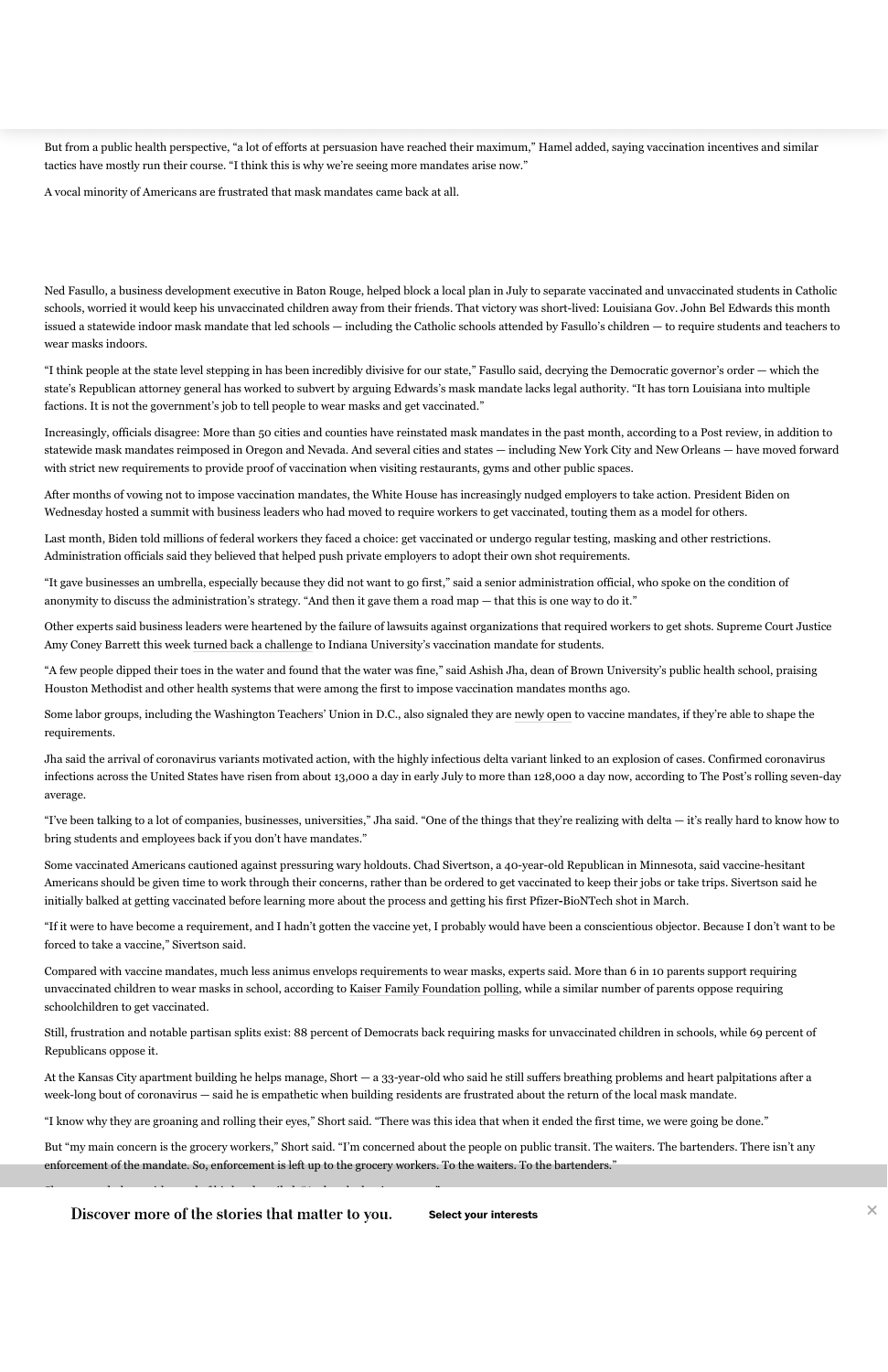Schmitt, a Republican bidding for a U.S. Senate seat, said he filed the lawsuit on behalf of residents "to stop this insanity." St. Louis Mayor Tishaura O. Jones (D) called Schmitt's lawsuit "frivolous" and politically self-serving. Ultimately, the St. Louis County Council voted to rescind the mask mandate there.

Kansas City Mayor Quinton Lucas (D) predicts his city's mask mandate will be upheld, saying it's procedurally different from St. Louis County's.

Meanwhile, virus cases in Jackson County, Mo. — home to Kansas City — have surged nearly 600 percent since July 1, according to The Post's tracker.

City and county leaders in Florida and Texas have similarly clashed with Republican governors trying to outlaw vaccination and mask mandates. In Dallas, city school leaders this week defied Gov. Greg Abbott (R) by announcing that students and staff will be required to wear masks in school buildings as coronavirus cases spike. Abbott last month issued an executive order barring government entities, including public schools, from mandating masks or vaccines.

Some small business owners say they're grateful for officials stepping in to issue mandates, such as when Berkeley, Calif., officials Aug. 2 ordered that masks would again be required indoors.

"It makes my job and my life a lot easier," said Leanne Shanszad, owner of Gold Leaf Cafe in Berkeley, who reinstated mask requirements this summer as she grew nervous about the delta variant. "I have to support these people who work for me and whose job is not to fight with customers about personal freedoms."

**What you need to know:** Masks FAQ | Delta variant | Other variants | Symptoms guide | Personal finance guide | Follow all of our coverage and sign up for our free newsletter

**Got a pandemic question?** We answer one every day in our coronavirus newsletter

Even some of the youngest Americans say they're willing to sacrifice in hopes of protecting others.

For 9-year-old Lilian Robbins, the masks have become a part of life. At Portland's Oregon Park on Tuesday, she carried her mask to put on when she got too close to others or had to use the bathroom.

"We've been doing this for over a year," Robbins said. "We shouldn't just stop doing this now, there could still be a surge."

The soon-to-be fourth-grader said she's hopeful she can get vaccinated by the end of September or early October, but she will follow her elementary school's rules.

"It's just a mask," she said.

*Alissa Greenberg in Berkeley, Calif., contributed to this report. Diamond reported from Washington; Mueller from Kansas City, Mo.; Baumhardt from Portland, Ore.; and Capochino Myers from Baton Rouge.*

#### By Dan Diamond

Dan Diamond is a national health reporter for The Washington Post. He joined The Post in 2021 after five years at Politico, where he won a George Polk award for

### Discover more of the stories that matter to you.

Updated August 2, 2021

## Coronavirus: What you need to read

**Coronavirus maps:** Cases and deaths in the U.S. | Cases and deaths worldwide

**Vaccines:** Tracker by state | Guidance for vaccinated people | Kids | How long does immunity last? | County-level vaccine data

**Select your interests**

 $\times$